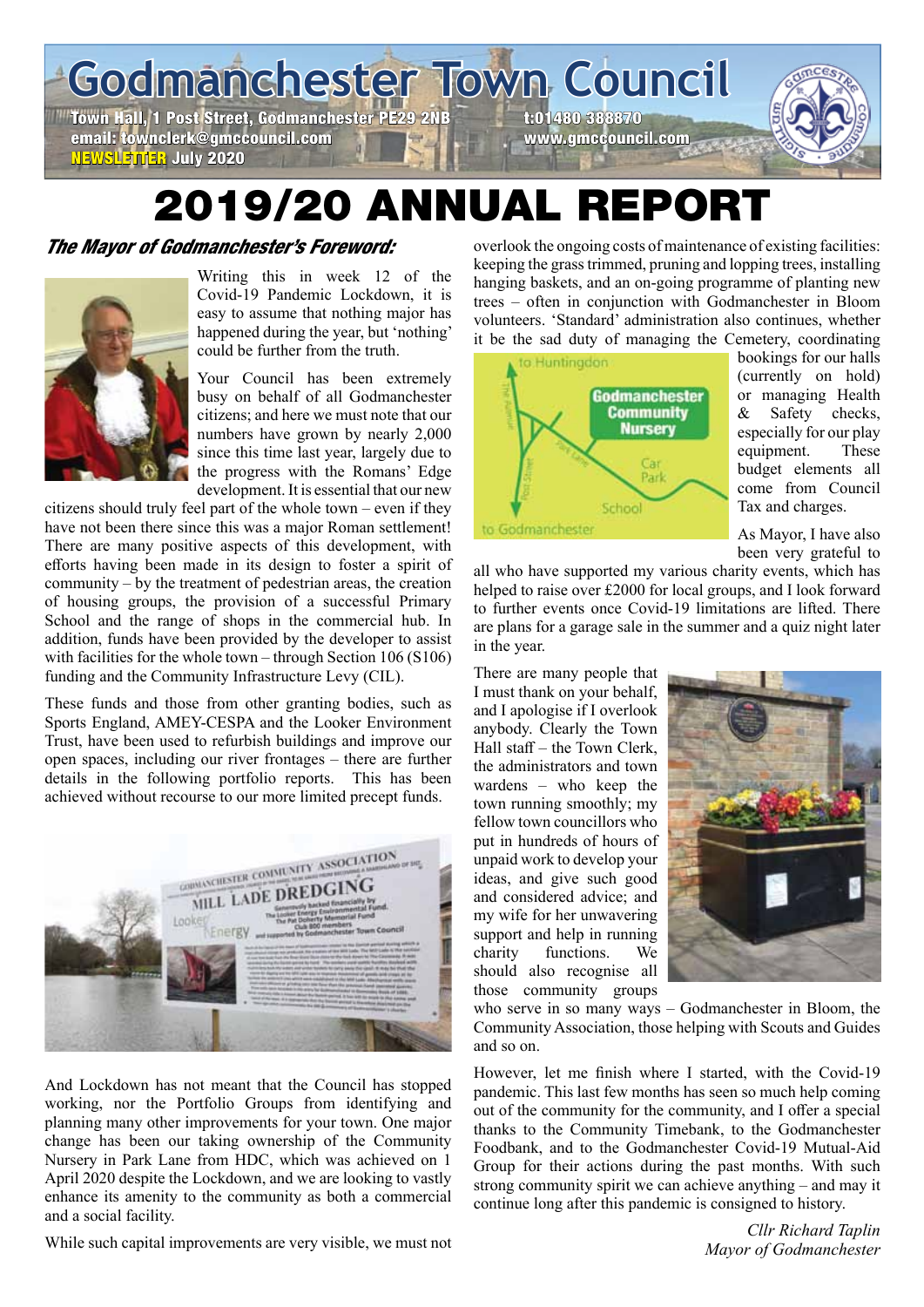The Property Portfolio Group has another busy year with two major projects coming to fruition.

The Judith's Field Pavilion redevelopment was completed in November after a difficult building programme that had to deal with asbestos and a previously fire damaged roof.

The original building had not been upgraded since its construction in the early 1980s. Now it has a brand new modern look with a metal roof, white rendered walls and bifold doors opening onto the field.

The kitchen and toilets are "state of the art" and match the standard set during the upgrading of the Queen Elizabeth School buildings the year before. The new building is fully insulated to a very high standard in response to climate change and the necessity of reducing energy consumption.

> major project. After two years of engagement with different parts of the Godmanchester Community and keen skateboarders a design was finally agreed. Skateparks help to keep young people active especially those who are not so keen to participate in structured team sports.

There is a main hall with storage and a smaller room that is ideal for meetings. Bright modern colours have been used throughout. We have provided an outside drinking fountain to help reduce the number of plastic drink bottles being used on the field. We have an outside tap to facilitate watering all the new trees that have been planted

this year. The building work was partly funded from S106 money arising from the Romans' Edge Development. This was negotiated with the developer some years ago.

General maintenance work has continued to the grade 2 listed Town Hall including anti pigeon spikes and an upgrade of the toilet facilities. The Town Clerk has now moved into the upstairs office whilst Reception remains on the ground floor.

The skatepark was the second

We applied for grants from Sports England, WREN and AMEY Cespa. Fortunately all the grant

applications were successful with the Town Council funding the remaining costs.

We worked with Maverick, the skatepark specialists, to provide a concrete park that tries to meet the needs of all groups including skateboarders, scooter riders, BMX and in line skaters.

It was completed in record time

and was ready for use in the summer holidays.

A spectacular opening event was held in August in perfect weather.



Professional demonstrations were included and competitions for all ages. All with a great sound track.

The skatepark has been a great success. Purpose designed floodlighting has allowed the park to be used all winter, weather permitting. It has became a focus for younger people in the town. We hope it will be a great help to the physical and mental health of the Godmanchester Community and also help the fight against obesity.

The Council has funded weekly, professional skatepark lessons to meet our obligations with Sports England and to ensure that everyone has an opportunity to improve their skills. 2020 was to have been the year that skateboarding became an Olympic sport

Contrary to the fears of some people there has been very little vandalism and it is noticeable that there has generally been great respect for each other amongst all the users.

Looking forward to 2021 our next project is the construction of a robust pubic toilet building with full access for the disabled and nappy changing facilities. This will also have a store room for landscape maintenance equipment.

The Covid 19 pandemics has meant that all our buildings are currently closed until restrictions are lifted.

### PROPERTY GROUP NEWS

The Business Portfolio Group comprises 4 Councillors who are tasked with providing advice and support to the Town Clerk and other Portfolio Groups on issues including the Town Council Business Plan, Policy development and review, current and new Business Activities, Projects and Acquisitions, Grant disbursement, the Youth Council, Twinning and Tourism, Information Technology, and Communications.

The acquisition of the Godmanchester Community Nursery at Park Lane has been completed, a Business Plan produced for its future horticulture use and a Manager has been appointed and took up his appointment in June. During the Covid-19 restrictions limited essential work has continued. But we plan to be open for business as usual as soon we are able.

The Business Group is representing the Council alongside the Environment Agency, Huntingdon District Council, the Community Association and Godmanchester in Bloom, in a major ongoing project to restore the site at Mill Steps and install a Fish Pass. We are still in the project definition



stage but, when complete, the Town will acquire a new green space recreational facility providing an ecological boost for the Ouse, and enhancing the Town's potential interest and attraction for visitors

Twinning activities continued throughout the year including the Wertheim Fanfare Band visiting us for Gala Day and the Mayor, or a Council representative, visiting Gubbio, Szentendre and Wertheim.

coordinating overall budget the public car park at Bridge Place, and 15 at Wigmore Farm. got permission for more), 90 on the old RGE site and part of The proposal to redevelop Tyrells Marina was removed due to flood risk concerns, but we are pleased a planning application is progressing to redevelop this derelict site.



Godmanchester's Youth Council continues to meet monthly in term time. This ensures that we stay connected to and remain aware of the views of our younger residents. The Youth Council has also represented the Town's young people at civic events

In the past year the Business Group has overseen revision of the Policy for awarding Grants, and the charging structure for the use of facilities in the newly renovated Judith's Field Pavilion and Queen Elisabeth School. We aim to ensure our facilities are well-used and earn their keep.

Lastly, we have streamlined our internal processes to help better deliver Council priorities. This has included management of the Town budget. Now, each Portfolio Group is accountable for funding its own areas of responsibility, and a Budget Advisory Panel has been established, responsible for management and assessing the Precept requirement. The Business Group provides the Chair of this Panel.

The Environment Portfolio Group of much appreciated, and we thank the Town Council are responsible for the maintenance and improvement of Godmanchester's external environment. This includes open areas such as the Recreation Ground and Judith's Field – incorporating children's play areas where we undertake quarterly safety inspections – but also the Cemetery and the closed Churchyard. Street furniture – benches, half the rubbish bins (the remainder are serviced by HDC), lighting and hanging baskets – but not the planters kindly provided by Godmanchester in Bloom.

The major part of our annual budget is spent on regular grass cutting, tree pruning and watering etc; this took some £36,000 of our budget in 2019/20. Additional expenditure has been associated with new planting Cemetery from a somewhat bland at Judith's Field – overseen by Cllr Campbell – and improvements to the new Skatepark which was masterminded by the Property Portfolio, but paid for by the already been planted, albeit they will Environment Portfolio. On Queen's Walk we have rationalised the street furniture, including installing a boot scraper, and started to create an adult exercise area. Additional equipment will be installed here in the coming year and, if successful, we will look to creating similar facilities elsewhere to encourage exercise and improve

the wellbeing of the community. We have also taken the opportunity to review and replace safety surfaces under play equipment in both areas, and a new seesaw is soon to be installed at Queen's Walk play area. The Community Association's work on desilting the Causeway area, and using the spoil to regenerate the Recreation Area, has been

### BUSINESS GROUP NEWS ENVIRONMENT NEWS PLANNING AND TRANSPORT NEWS INFLUENCING NEW DEVELOPMENT

them and the Looker Environment Foundation for this work. Volunteers have also helped to clear areas of the osier beds, and a consortium led by HDC and involving the Environment Agency, the A14 Legacy Fund and the Town Council is currently planning on installing a fish ladder by the Mill Yard Sluice, which will also allow us to transform the Mill Yard Steps area into a facility for the community. This is a very exciting opportunity, and may possibly lead to other improvements along the Mill Lade and around the Recreation Ground. In due course we are also looking to replace LogWorld with a more ambitious and 'floodproofed' structure.

At the other end of town we have ambitious plans to transform the environment into a true garden of rest, with additional seating areas and planting to beautify this location. Some additional flowering trees have need a few years to achieve their full potential.

The external environment is an essential part of our town, and all the more important during the current Covid-19 epidemic that is keeping so many at - or close to - home. If you feel that there are other areas which could benefit from our attention, please contact us via the Town Clerk.



The Town Council is consulted by the District Council and County Council (for waste and minerals) on planning matters. During 2019/20, the Town Council has responded to 63 planning applications and subsequent revisions.

The most significant applications were detailed plans about the new estates and landscaping at Romans' Edge. On all of them, we recommended refusal because we had concerns about overdevelopment, inadequate landscaping and poor design not being in accordance with the approved Design Guide. We continue to try and get the developer to improve the ugly swales, complete the landscaping that was promised, replace dead and damaged trees and provide litter bins.

### New Local Plan to 2036



The District Council finalised their Local Plan to 2036 in spring 2019. The developments in Godmanchester are as we expected  $-753$  at Romans' Edge (although developers have already

Update of our

**GODMANCHESTER** 

from Romans' Edge.

Neighbourhood Plan

In December 2017, our Neighbourhood Plan was approved by the District Council. The Plan describes the aspirations for Godmanchester and contains policies to help us influence development. We plan to update our Neighbourhood Plan to ensure conformity with the new Local Plan. Future Development in

Over the next few years, we may see nearly 1200 new homes completed in Godmanchester. We will get money from the developers that we can use to help improve the town, for example the improvements to the Judith's Field Pavilion partly paid from by money

Transport Matters

The main A14 bypass around Godmanchester A14 has opened and, once the new road across Mill Common to the ring road is complete, should lead to massive reductions in traffic through the town. We plan to undertake a full transport study to establish where we have problems, for example on congestion and parking and the future of the medieval bridge into Huntingdon.

The Town Council has consistently opposed the proposal by the Cambridgeshire and Peterborough Combined Authority to build an elevated road across our treasured Godmanchester Meadows. As a partner member of the Great Ouse Valley Trust and with the support of our district and county councillors our efforts have been rewarded. We are very pleased to report that the road proposal has now been scrapped. New studies will now look at changes to the A141 and also traffic movement around St Ives .